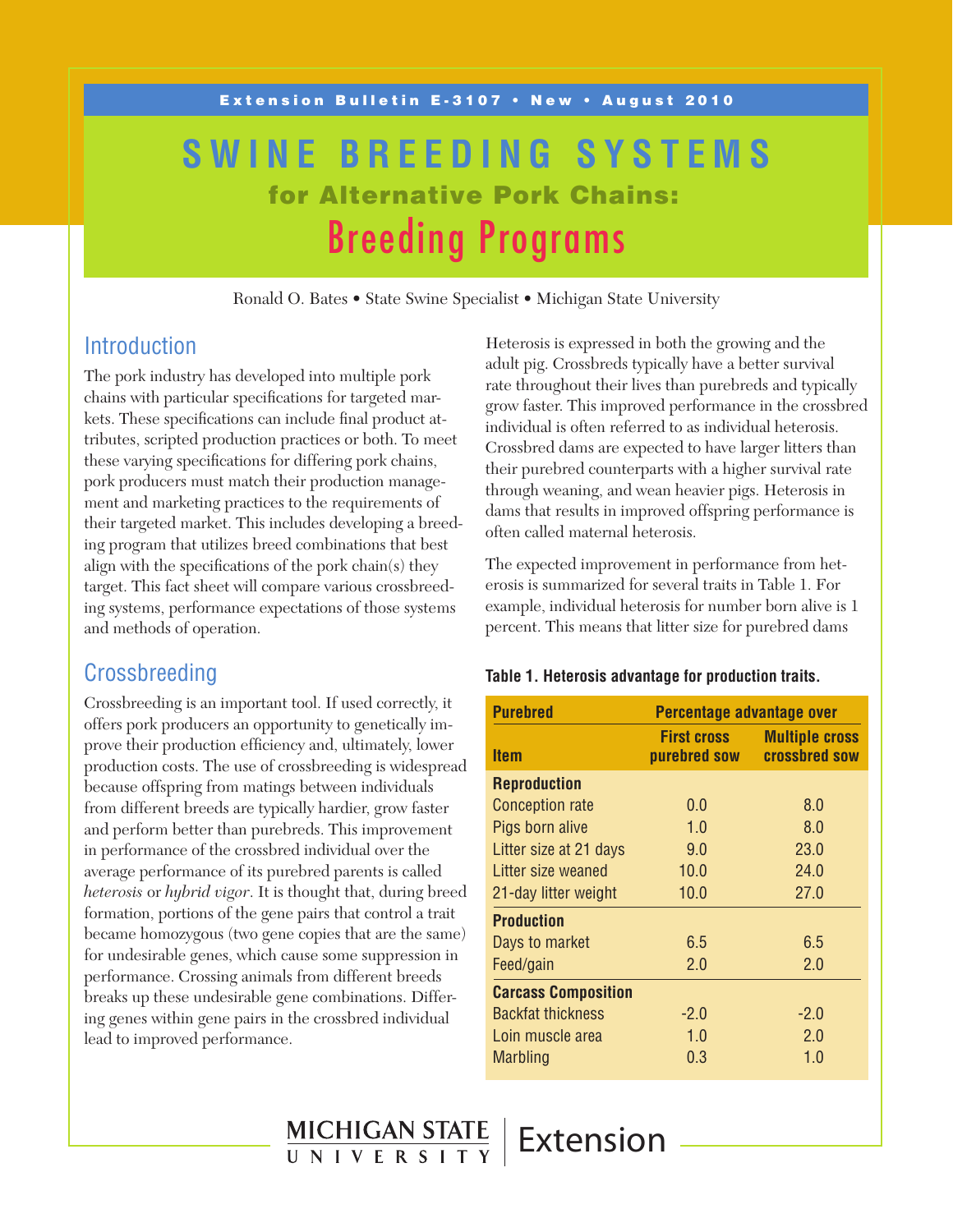farrowing a crossbred litter should be 1 percent larger than for dams of the same breed farrowing purebred litters. For a two-breed-cross sow farrowing a litter that is a three-breed cross, the expected improvement is 8 percent. This demonstrates how strategically developing crossbred sows can easily and repeatedly improve maternal performance. This is further demonstrated in Figure 1 with an example of Yorkshire and Landrace dams. The purebred average for Yorkshire is 11.1 pigs born alive. If a purebred Yorkshire farrows a crossbred litter, the expected average number born alive is 11.2. For Yorkshire-Landrace  $F_1$  females bred to a boar of a third breed, however, the expected average number born alive is 11.6, even though the Yorkshire-Landrace average is 10.9. The 0.7 increase in pigs per litter above the purebred average is due to heterosis that occurs when a crossbred litter is farrowed by a crossbred dam.

Crossing animals that have breed ancestry in common, often referred to as backcrossing, allows for reformation of some of the original undesirable gene pairs. This reduces heterosis. For example, in Figure 2 are the expectations for average number born alive for Yorkshire and Landrace purebred females, for Yorkshire-Landrace  $F_1$  females and for backcross females produced by mating a Yorkshire boar to Yorkshire-Landrace  $F_1$  females. The performance expectation for backcross females is lower because of declines in heterosis.

#### **Figure 1. Comparison of F1 and purebred sow performance for the Yorkshire and Landrace breeds.**





#### **Figure 2. Yorkshire by Landrace sow expectations.**

## Breeding Systems

Various schemes for crossing breeds can assist producers in developing a breeding program that best fits their management program and target markets. The following crossbreeding systems should be investigated for use in various pork production and marketing chains. Performance expectations using example breeds have been calculated for each breeding system for comparison purposes.

*Rotational systems.* Rotational systems have been popular in the pork industry. They are easy to understand and require the purchase of only boars or semen. Replacement females are produced internally from each of the boar breeds used in the rotation. Rotational systems do not allow for optimal exploitation of heterosis, however. Table 2 shows the expectation of heterosis levels through each advancing generation of a rotational crossbreeding system. In the first one to three generations of the rotation, depending on the number of breeds involved, pigs do exhibit 100 percent heterosis, but as the generations advance, heterosis levels, both individual and maternal, decline to an equilibrium level. Heterosis within the two-breed rotation declines to 67 percent compared with the initial cross; the fourbreed rotation stabilizes near 93 percent. A three-breed rotation is expected to maintain 86 percent of possible heterosis (Table 3).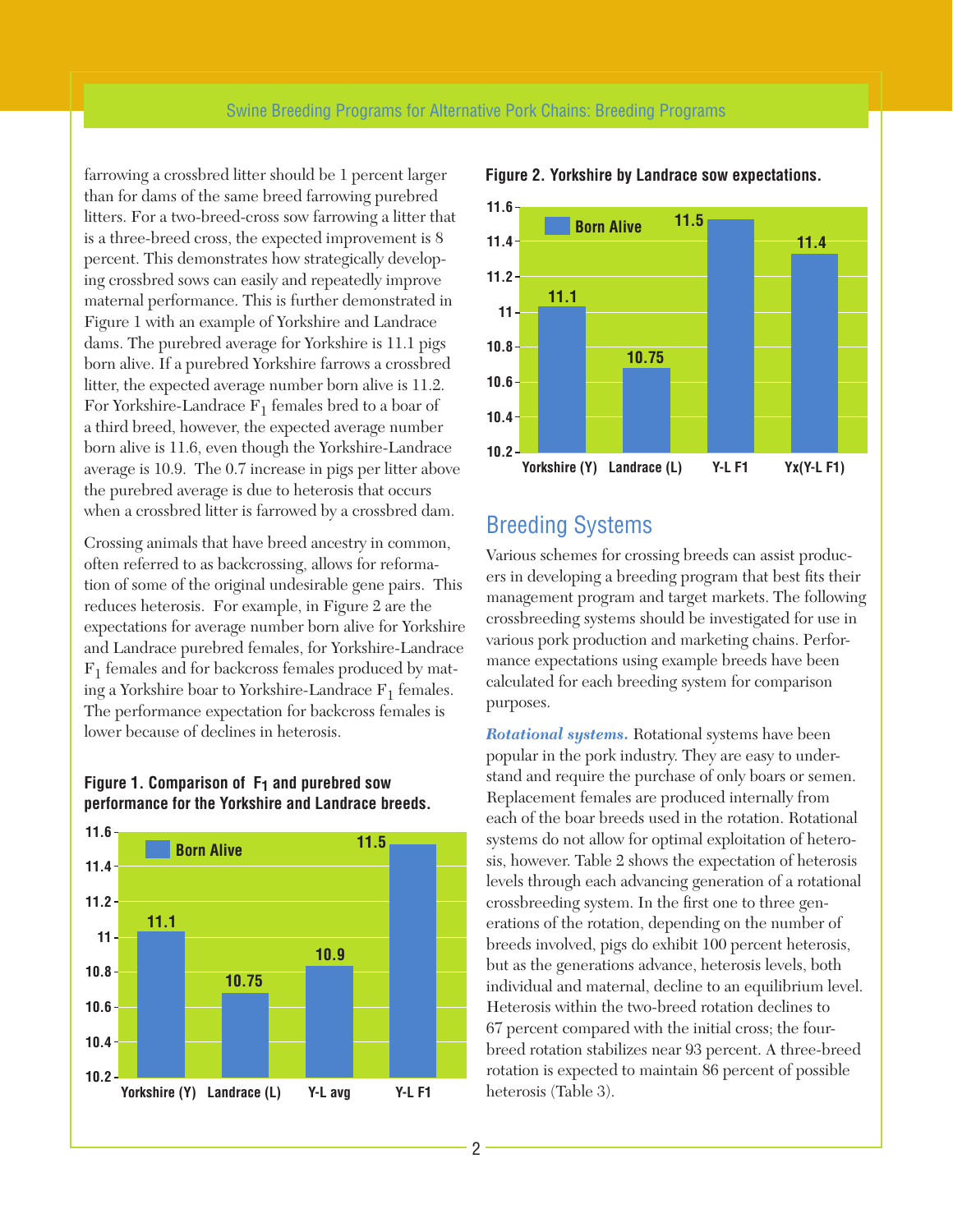### Swine Breeding Programs for Alternative Pork Chains: Breeding Programs

|                             |       |              |       | <b>Generation number</b> |      |      |                    |
|-----------------------------|-------|--------------|-------|--------------------------|------|------|--------------------|
| <b>Crossbreeding system</b> |       | $\mathbf{2}$ | 3     | $\overline{4}$           | 5    | 6    | <b>Equilibrium</b> |
| Two-breed rotation          | 100.0 | 50.0         | 75.0  | 62.5                     | 68.9 | 67.2 | 66.7               |
| <b>Three-breed Rotation</b> | 100.0 | 100.0        | 75.0  | 87.5                     | 87.5 | 84.4 | 85.7               |
| Four-breed rotation         | 100.0 | 100.0        | 100.0 | 87.5                     | 93.8 | 93.8 | 93.3               |

#### **Table 2. Heterosis in rotational crosses.**

Rotational systems may be simple in concept but can be difficult to implement correctly. Sow herds in rotation programs will be sired by every breed of boar in the rotation, but producers using rotational programs typically maintain only one breed of boar on the farm at a time. This dictates that producers will breed a percentage of the sows to a boar of the same breed as their sire. This causes a reduction in heterosis and consequently a reduction in performance and vigor.

To operate a rotational system correctly, producers must maintain on the farm boars from each breed within the rotation. Simple programs can be developed to identify the breed of boar that sired each sow so that the sow will be mated to the correct breed of boar. Using a comprehensive artificial insemination program simplifies this. If most or all of the matings are completed by artificial insemination, it is a relatively easy process to order semen from each breed of boar needed. Correct operation of a two-breed and three-breed rotation program is illustrated in Figure 3.

*Terminal systems.* Conceptually, terminal breeding programs exploit all possible heterosis within each cross and capitalize on breed strengths. Heterosis is typically maintained at 100 percent in both the pigs and the sows. Breeds are selected and used in a systematic fashion to utilize their strengths within the cross. Typically, breeds such as Yorkshire, Landrace or Chester White, which excel for sow productivity, are used to produce two-breed or three-breed specialized maternal-cross females. Boars from breeds that are noted for postweaning performance, carcass merit or meat quality, such as Duroc, Hampshire and Berkshire, are mated to these

#### **Table 3. Performance expectations for different crossbreeding programs.**

|                                                                                  | <b>Trait</b>          |                         |                                                   |                                     |
|----------------------------------------------------------------------------------|-----------------------|-------------------------|---------------------------------------------------|-------------------------------------|
| <b>Breed</b>                                                                     | <b>Number</b><br>born | <b>Number</b><br>weaned | <b>Postweaning</b><br>avg. daily<br>gain (lb/day) | <b>Backfat</b><br>thickness<br>inch |
| A                                                                                | 10                    | 7.6                     | 1.68                                              | 0.75                                |
| B                                                                                | 10.5                  | 7.9                     | 1.79                                              | 0.8                                 |
| C                                                                                | 11                    | 8.2                     | 1.76                                              | 0.9                                 |
| D                                                                                | 11.5                  | 8.5                     | 1.76                                              | 0.9                                 |
| <b>Crossbreeding system</b>                                                      |                       |                         |                                                   |                                     |
| Rotational system with breeds B, C, D                                            | 11.5                  | 9.4                     | 1.90                                              | 0.93                                |
| Terminal system with CxD females and B as a terminal sire                        | 11.9                  | 9.8                     | 1.94                                              | 0.90                                |
| Rota-terminal system with a C by D maternal<br>rotation and B as a terminal sire | 11.7                  | 9.3                     | 1.94                                              | 0.90                                |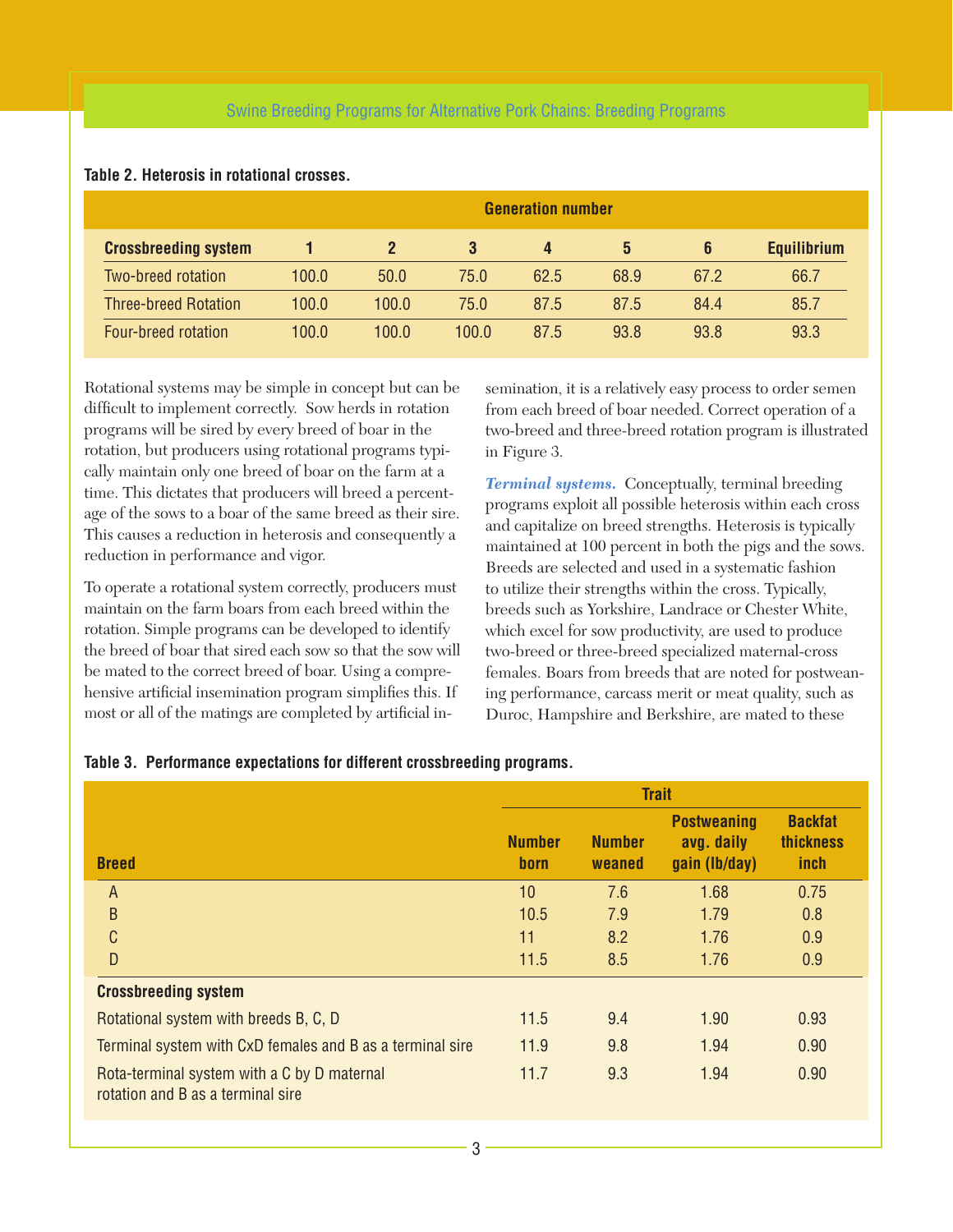#### Swine Breeding Programs for Alternative Pork Chains: Breeding Programs





maternal cross females to produce market pigs. Figure 4 illustrates a terminal cross program. In this example, all females used on the farm would be purchased as well as the boars or semen used to produce the market pigs. Performance expectations (Table 3) have been calculated for a terminal system that utilizes a two-breed  $F_1$ female for the sows and mates sows to a terminal breed that is superior for postweaning performance to produce market pigs.

This program does have increased annual variable or out-of-pocket costs but typically yields the highest profit. In an effort to reduce regular cash expenditures, a variation of this program – grandparent terminal system – is shown in Figure 5. A small percentage (10 to 20 percent) of the sow herd consists of purchased females used to produce replacement gilts. These internally produced gilts make up the bulk (80 to 90 percent) of the sow herd. These internally produced females are mated to terminal boars to produce market pigs. This system has lower out-of-pocket costs and just slightly lower profitability expectations than the terminal program.





*Rota-terminal systems.* Rota-terminal breeding systems are somewhat of a blend of rotational and terminal systems. Rota-terminal systems use a rotation within a small portion of the herd (10 to 20 percent) to generate replacement females. Breeds used to produce replace-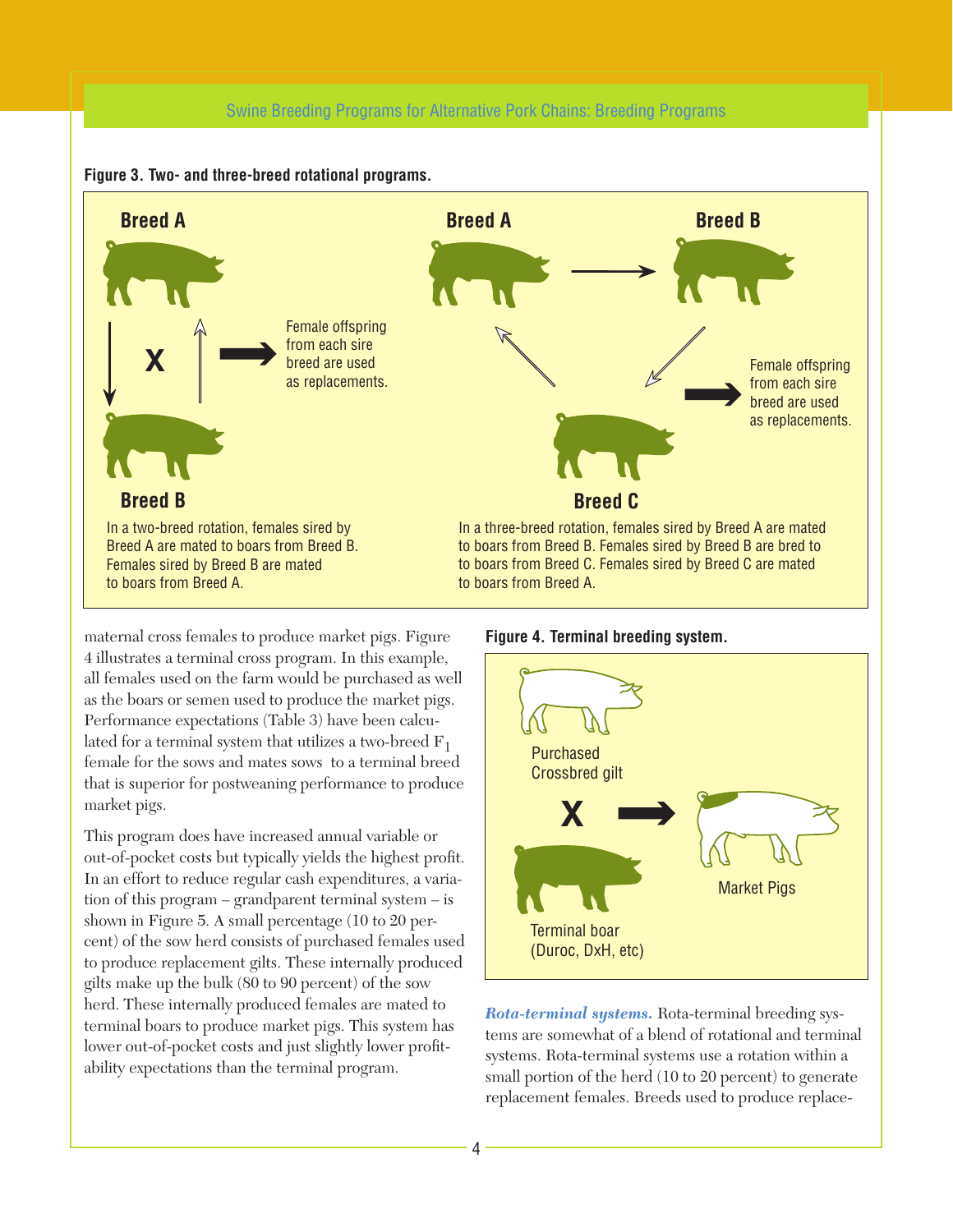#### Swine Breeding Programs for Alternative Pork Chains: Breeding Programs



#### **Figure 5. Grandparent terminal system.**

ment females should excel in maternal characteristics. For each mating group (e.g., weekly, biweekly, monthly, etc.), 10 to 20 percent of the sows are mated to mater-

A common question about rota-terminal programs is whether it is better to have two or three breeds within the maternal rotation. In a two-breed maternal rotation, maternal heterosis retention is 67 percent; in a three-breed rotation, maternal heterosis retention is 86 percent. Higher heterosis levels imply improved maternal performance. If a three-breed maternal rotation is considered, the next question is: what third breed or line should be included within the maternal rotation? This question is a good one and may be best answered with an example. In Table 4 are performance levels of four example breeds or lines (A, B, C, D). The table also contains the expectations for three maternal rotations using various combinations of the four breeds.

Evaluating the calculated performance for these rotations shows that the two-breed rotation using breeds C and D is best for litter size born and conception rate. One of the two three-breed rotations, (B, C, D) is better for number weaned, even though breed B has poorer performance for number weaned. Heterosis has a large impact on number weaned. More heterosis is retained

nal boars from a different breed than the sow's sire to produce replacement females. At birth, gilts from these maternal matings must be identified so that, at the completion of the finishing phase, prospective replacement gilts can be easily selected and removed from finishing, acclimatized and integrated into the breeding herd. Within a breeding group, sows not mated for replacement gilt production are bred to terminal boars or with semen from a breed that excels in postweaning performance, carcass merit and/or meat quality. This is further illustrated in Figure 6.

**Figure 6. Rotaterminal breeding system.**



5